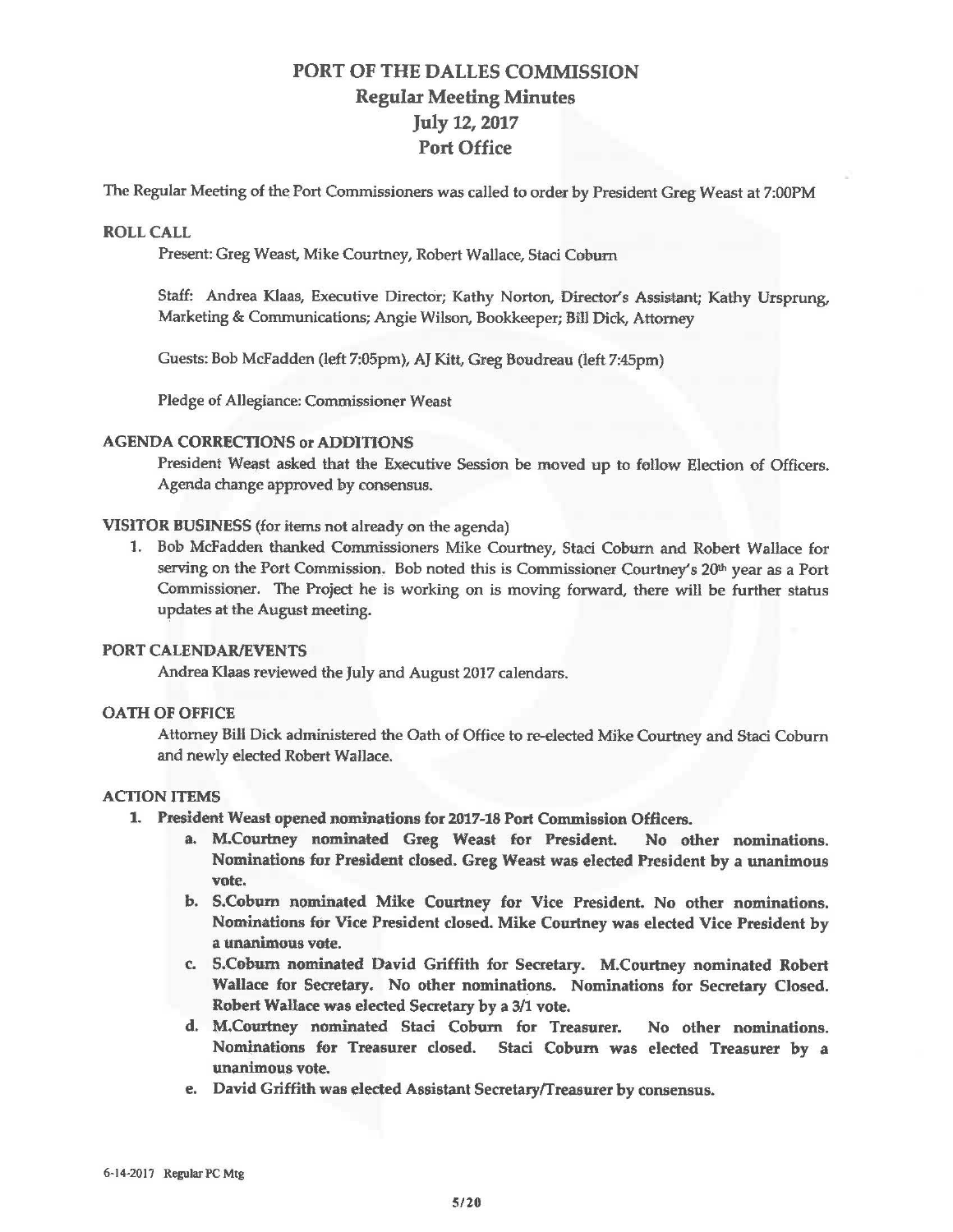7:08 PM - In to Executive Session

**EXECUTIVE SESSION** *(as allowed by ORS 192.660 (2) (e) (f) (h)) This will include discussion of real property transactions, legal rights and duties of a public body with regard to current litigation and privileged legal communication. Media representatives are instructed not to report or disclose* matters *discussed in executive session.* 

8:30 PM - Back to Regular Session

- 2. Motion to approve June 14, 2017 Regular Meeting Minutes. M/S.Coburn, S/R.Wallace. Motion **approved unanimously.**
- 3. June, 2017 Financial Reports LGIP Interest rate at 1.3%.Columhia State Bank cannot match their CD rates to the LGIP so CDs will be cashed as they mature and moved to the LGIP. As of June 301 2017 we were under budget in all budgeted categories. **Motion to approve June 2017 Financials as submitted. M/M.Courtney, SIR.Wallace. Motion approved unanimously.**

# **STAFF REPORT**

- 1. *Director's Report*  Andrea Klaas provided full report in meeting packet. Hood River Economic Development group working through wetlands issues asked for information on our experiences; Met with The Dalles Marina for transition update; RARE participant interview during July; Jerry working on facility, launch ramp and marina maintenance projects; BPA real estate team planning to wrap things up by mid-October; Marina parking lot seal coated and restriped; NWPUD substation land transfer completed; Met with UPRR marketing person who is preparing a land resource database to help communities market land that could be rail served. Discussed access to NWA; Traveled to Portland to visit The Redd, a public/private partnership that renovated an old industrial building and is now home to 4 commercial kitchen spaces, a delivery company, specialty food storage and an event venue; Attended a transportation focused Blue Zone meeting; Update on Kathy Ursprung's conversation with Brian Tuck on the future of Extension in the gorge; Met with reporter from New York Times to talk about privatizing Bonneville.
- 2. *Marketing & Communications Update:* Kathy Ursprung provided full report in meeting packet. Recruibnent & Creation - AgLAB: Met with Food Security Infrastructure Committee; Toured The REDD. Website: Website updated to work on smartphones; researching home page designs for designs that may be more effective for our needs. Publicity: Working with Oregon Business Magazine on story for their September issue. Retention-Community Internship: Steering Committee met June 30 to provide organizing direction for the regional program. Summer 2018 is targeted for the pilot season; Dufur Community: Met with City administrator to discuss website improvements and Chamber to discuss tourism grant application for Branding.
- 3. Special Projects Update: Kathy Norton provided full report in meeting packet. Meeting scheduled to update Klindt Cove Park task lists; Sea Kote done quick than expected. Because of the heat SealKote will come back in the fall to make sure all cracks sealed properly; Developing 2-part payment envelopes for Guest moorage. Looking at options to make getting the power on easier. Continuing to look for options to address the GFI tripping the system; Met with City Councilman Tim McGlothlin regarding facilities at the Marina.
- 4. The *Dalles Marina Quarterly Report:* Angie Wilson provided a report on Marina financials and other items of interest. PUD engineers studying Marina electrical system; exploring options for Internet at the Marina; Website ready next week; Security system live feed not possible until internet is available; Occupancy Affidavit going out the Marina users.
- 5. *Reports of Committees*